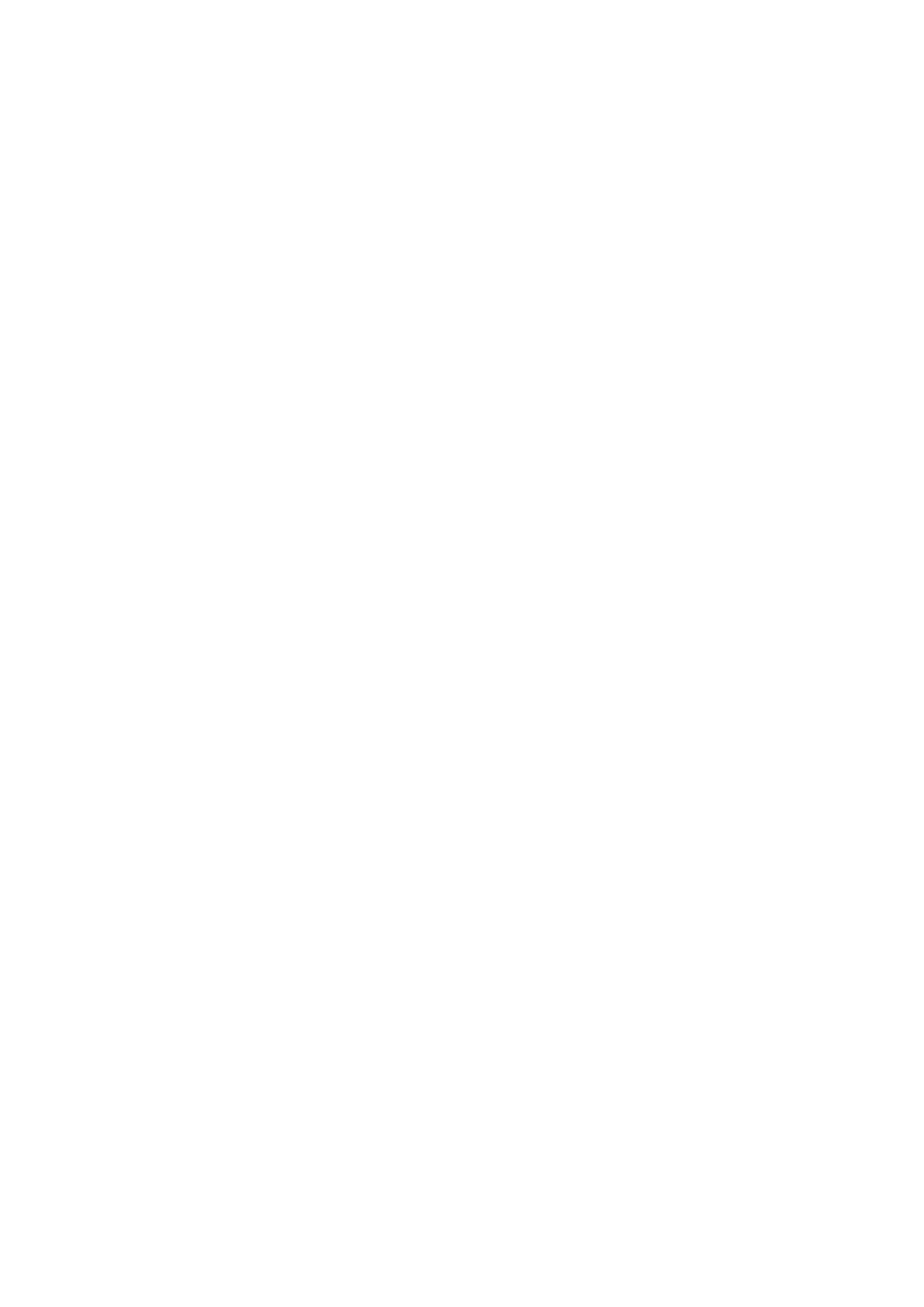## **Crime, justice & security co-operation with the EU after Brexit**

#### **Introduction**

Since the 1990s there has been a noticeable increase in cross-border crime, terrorism and people trafficking. Whilst definitions vary, law enforcement agencies across the world have identified substantial increases in international crime following the end of the Cold War, the global increase in trade and the development of new technology which facilitates criminal activity. There has also been a marked increase in terrorist attacks since the September 11 2001 attacks in the United States.[1](#page-2-0)

The EU has developed increasingly sophisticated policy measures in response to the change in the threat level, very often at the urging of the UK. The UK's departure from the European Union (EU) means extensive changes in the arrangements for co-operation in the fields of crime, justice and security between the UK and the EU (an EU policy field often referred to within in the UK as justice and home affairs (JHA) but known as the Security Union inside the EU).<sup>[2](#page-2-1)</sup>

The implications for law enforcement in the UK of these changes are important. In particular, the UK lost direct access to a number of important EU databases, lost the right to extradite through the fast-track European Extradition Warrant and can no longer rely on EU civil law co-operation in areas such as contract and family law. Some, but by no means all, of these gaps can be partly filled through alternative international co-operation instruments as well as through the provisions in the UK-EU Trade & Co-operation Agreement (TCA).<sup>[3](#page-2-2)</sup>

This paper explains the changes to how crime and justice co-operation with the EU operates today and assesses how it compares to the pre-Brexit position. It is complementary to an earlier Senior European Experts paper, *[Brexit: The Implications for Justice & Home Affairs,](https://senioreuropeanexperts.org/paper/brexit-implications-justice-home-affairs/)*  published in 2017, which has more background on the history of JHA policy.<sup>[4](#page-2-3)</sup>

<span id="page-2-0"></span><sup>1</sup> Europol, the European Police Office, an agency of the EU, publishes an annual serious and organised crime threat assessment. See the most recent edition: Europol, *[EU SOCTA – Serious and Organised Crime Threat Assessment: A Corrupting Influence: The Infiltration and](https://www.europol.europa.eu/activities-services/main-reports/european-union-serious-and-organised-crime-threat-assessment)  [Undermining of Europe's Economy and Society by Organised Crime](https://www.europol.europa.eu/activities-services/main-reports/european-union-serious-and-organised-crime-threat-assessment)*, 12 April 2021

<span id="page-2-2"></span><span id="page-2-1"></span> $2$  Title V of Part Three of the Treaty on the Functioning of the European Union: Area of Freedom, Security and Justice

<sup>3</sup> Article numbers in this paper come from *[Trade and Cooperation Agreement between the European Union and the European Atomic Energy](https://eur-lex.europa.eu/legal-content/EN/TXT/HTML/?uri=CELEX:22021A0430(01)&from=EN)  [Community, of the one part, and the United Kingdom of Great Britain and Northern Ireland, of the other part](https://eur-lex.europa.eu/legal-content/EN/TXT/HTML/?uri=CELEX:22021A0430(01)&from=EN)*, 2021 OJ L 149/10

<span id="page-2-3"></span><sup>&</sup>lt;sup>4</sup> An additional complication arises out of the separate legal jurisdictions of Scotland and Northern Ireland but this paper does not cover them in detail.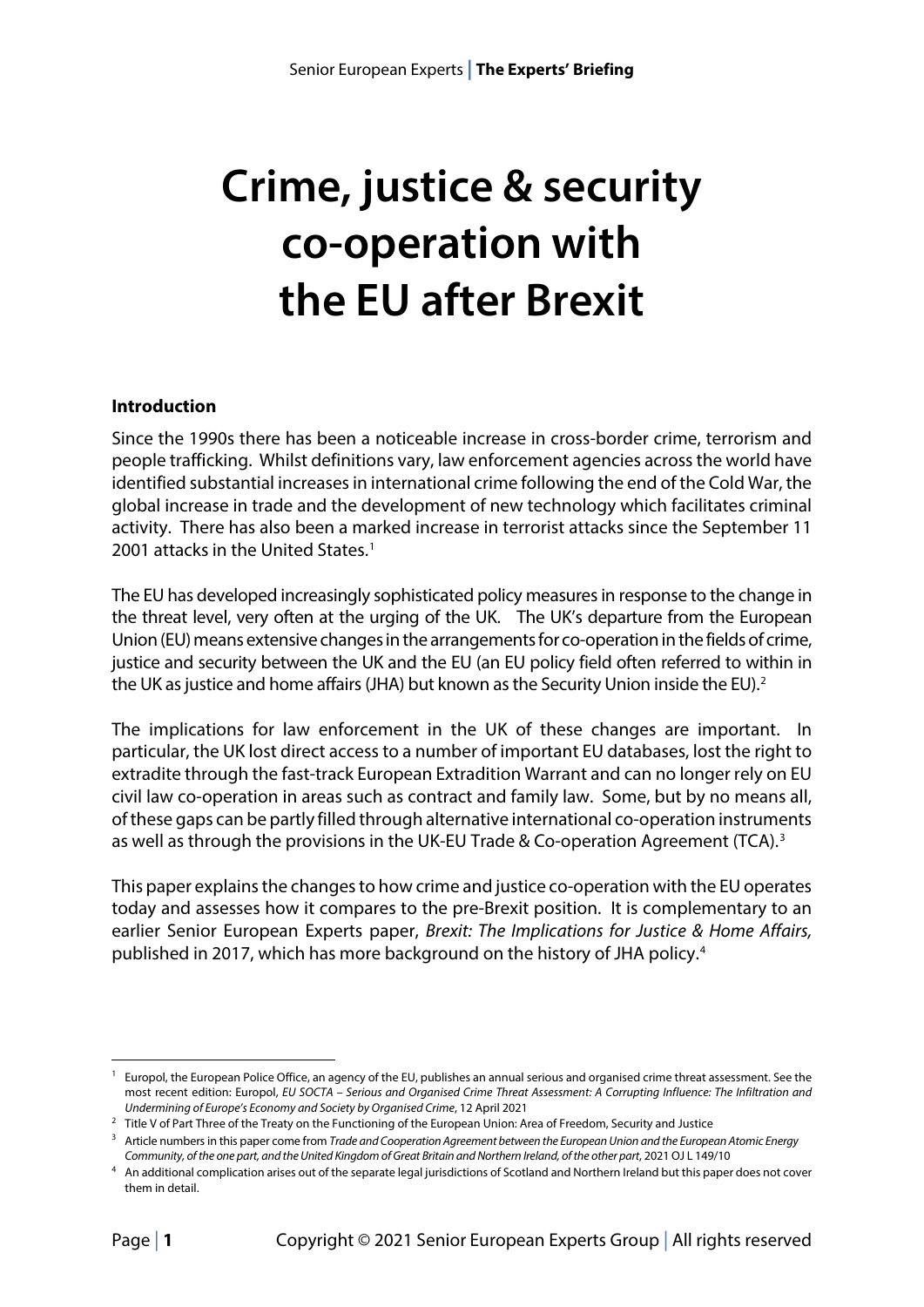Summary of contents:

- 1. UK-EU crime & justice co-operation: scale and impact
- 2. General framework for co-operation
- 3. Police & security co-operation
- 4. Europol
- 5. Eurojust
- 6. Extradition
- 7. Other provisions
- 8. Dispute settlement
- 9. Civil justice co-operation
- 10. Assessment

#### **1. UK-EU crime & justice co-operation: scale and impact**

The end of the Cold War, the advent of globalisation and the development of the internet all have had the unintentional consequence of facilitating the growth in cross border crime, including drug smuggling, people trafficking, terrorism and cybercrime. The first global assessment was made by the United Nations in 2010 and since its creation, the European Police Office (Europol), the EU's police co-operation agency, has published regular threat assessments.<sup>[5](#page-3-0)</sup>

The growth in cross border crime has significantly affected the UK and British police forces have made increasing use of EU co-operation mechanisms in response; this can be seen across a range of EU policies.

In terms of extradition, the number of people wanted from the UK who were actually surrendered to another EU Member State via the European Arrest Warrant (EAW) rose from 24 in 2004 to 1,390 in 2016/17 before falling back to 689 in 2019/20. The numbers wanted by the UK and surrendered rose from 19 in 2004 to 231 in 2019/20.<sup>[6](#page-3-1)</sup> Following changes made some years ago, these suspects were likely to have been accused of serious criminal offences. There are two important improvements with the EAW from the previously used 1957 Council of Europe convention. The first is the requirement for surrender within 30 days if the wanted person is found in your country; it took about a year before the EAW. The second is the limitations in the EAW on the right to refuse extradition.

The European Criminal Records Information System (ECRIS) enables police forces in EU Member States to request any criminal records information on a suspect held by other member countries. The increase in the use of ECRIS by British police can be seen in the sixfold increase in the exchange of messages between UK forces and their EU opposite numbers between May 2012 (35,734 messages) and March 2017 (239,843 messages).[7](#page-3-2)

**.** 

<span id="page-3-0"></span><sup>5</sup> UN Office on Drugs and Crime, *[The Globalisation of Crime: A Transnational Organized Crime Threat Assessment](https://www.unodc.org/unodc/en/data-and-analysis/tocta-2010.html)*, 17 June 2010

<span id="page-3-1"></span><sup>6</sup> Statistics on extradition are published by the National Crime Agency: se[e 'European Arrest Warrants',](https://nationalcrimeagency.gov.uk/what-we-do/how-we-work/providing-specialist-capabilities-for-law-enforcement/fugitives-and-international-crime/european-arrest-warrants) 7 March 2021

<span id="page-3-2"></span><sup>&</sup>lt;sup>7</sup> ACRO Criminal Records Office[, 'ACRO celebrates five years of ECRIS',](https://www.acro.police.uk/News/Celebrating-five-years-of-ECRIS) 2017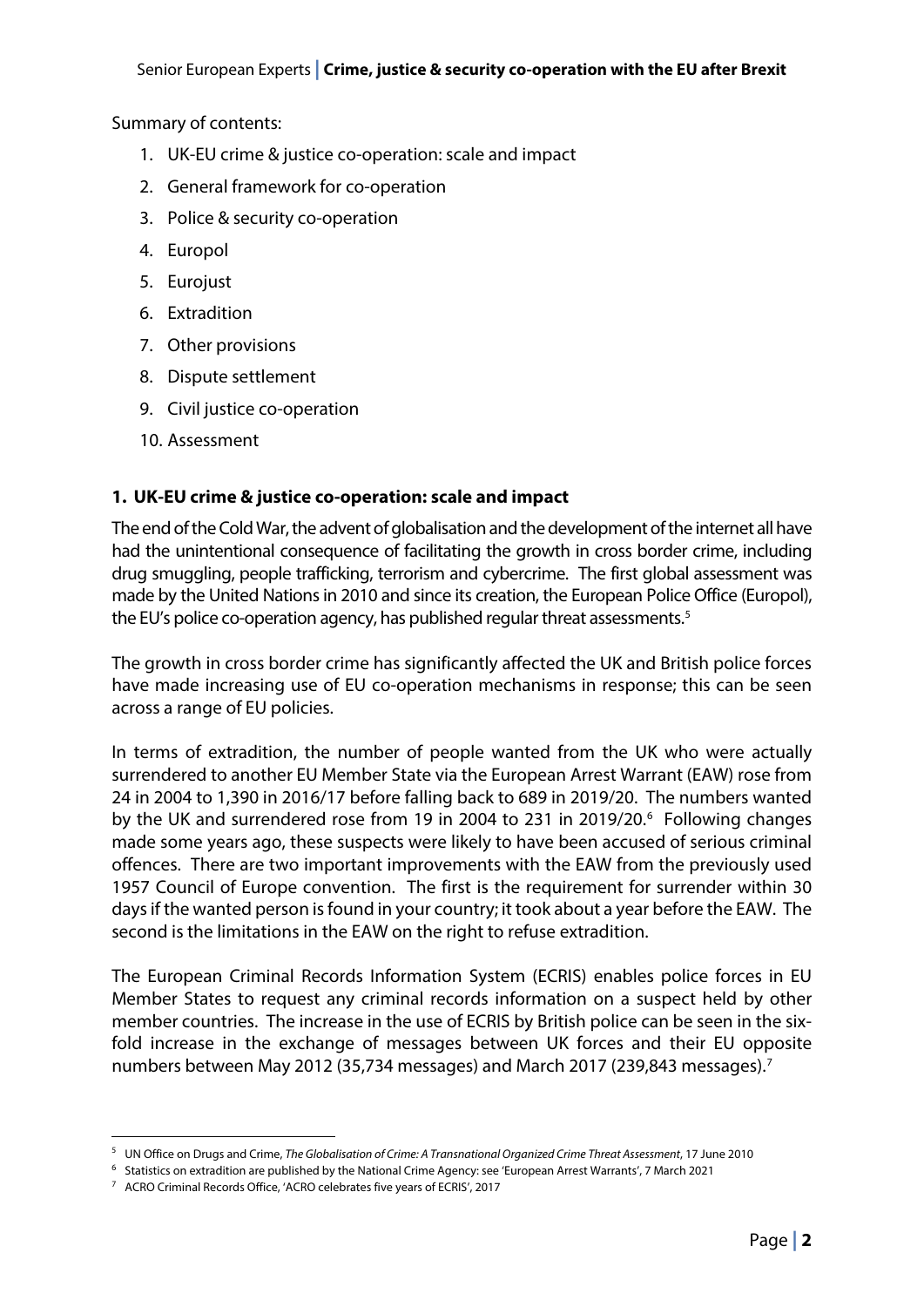During EU membership, the EU's extensive Schengen Information System II (SIS II) database was linked to the UK's police national computer. UK forces used SIS II no less than 603 million times in 2019.<sup>[8](#page-4-0)</sup> The great value of SIS II was the ability to do searches of the database in real time. The British police were also regular users of the database to post alerts to forces in other EU countries – there were 2.9 million UK alerts on SIS II by 2019.

The most recently developed database used by British police is the so-called Prüm database of crime scene and DNA records. During a Parliamentary committee hearing in 2020, Deputy Assistant Commissioner Richard Martin of the Metropolitan Police told members that:

going through Interpol to try to get crime scene matches, DNA and all that kind of thing used to take about four months; it now takes 15 minutes, if that.

By the time the UK left, it had access to "over 80% of all crime scenes and DNA samples across the EU" through Prüm, allowing it to match crime scene data with overseas suspects. In addition, the UK had uploaded data on about four million UK convicted persons.<sup>[9](#page-4-1)</sup>

UK police forces also made use of the SIENA messaging system (part of Europol), which enabled police in the UK to message forces in other parts of Europe and share information.

#### **2. General framework for co-operation**

In the light of the extensive use the UK made of EU crime and justice policies, it was an important UK negotiating objective to achieve a continuing high level of co-operation after Brexit.

Article 522 of the TCA lays down general objectives for co-operation in the fields of crime and justice. These provisions exclude national security and require the UK to remain subject to the European Convention on Human Rights (ECHR); if the UK left the ECHR, crime and justice co-operation would cease (Art. 524). There are special provisions on data protection (Art. 525) reflecting the sensitivity of this subject in many EU Member States; data protection is a theme that runs through all the crime and justice provisions of the TCA. Finally, in this section, the TCA establishes the Special Committee on Law Enforcement and Judicial Cooperation as the forum for the parties to discuss these issues.

A medium-term issue is the question of changes in the relevant EU law. If EU law in this field is amended "substantially" (Art. 541), then the EU can propose amendments to this part of the TCA. If the parties fail to reach agreement on those amendments in nine months, then the EU can suspend this part of the TCA for up to nine months or extend the suspension for nine months beyond the initial suspension. This could be important in the future as the UK has lost the influence it had as a Member State over the shaping of EU policy and in this specific field, lost its right to opt out or opt in to EU crime and justice measures that it had held since the 1997 Amsterdam Treaty.

<span id="page-4-0"></span><sup>8</sup> See evidence of Deputy Assistant Commissioner Richard Martin, of the National Police Chiefs' Council, cited in House of Lords European Union Committee, *[25th Report of Session 2019–21: Beyond Brexit: Policing, law enforcement and security](https://publications.parliament.uk/pa/ld5801/ldselect/ldeucom/250/25006.htm#_idTextAnchor049)*, HL Paper 205, 26 March 2021, p. 22, para 60

<span id="page-4-1"></span><sup>9</sup> Deputy Assistant Commissioner Richard Martin giving evidence to the House of Lords Select Committee on the European Union, Home Affairs Sub-Committee and Justice Sub‑Committee[, 'Corrected oral evidence: Criminal Justice Cooperation after Brexit',](https://committees.parliament.uk/oralevidence/137/html/) 3 March 2020, Q8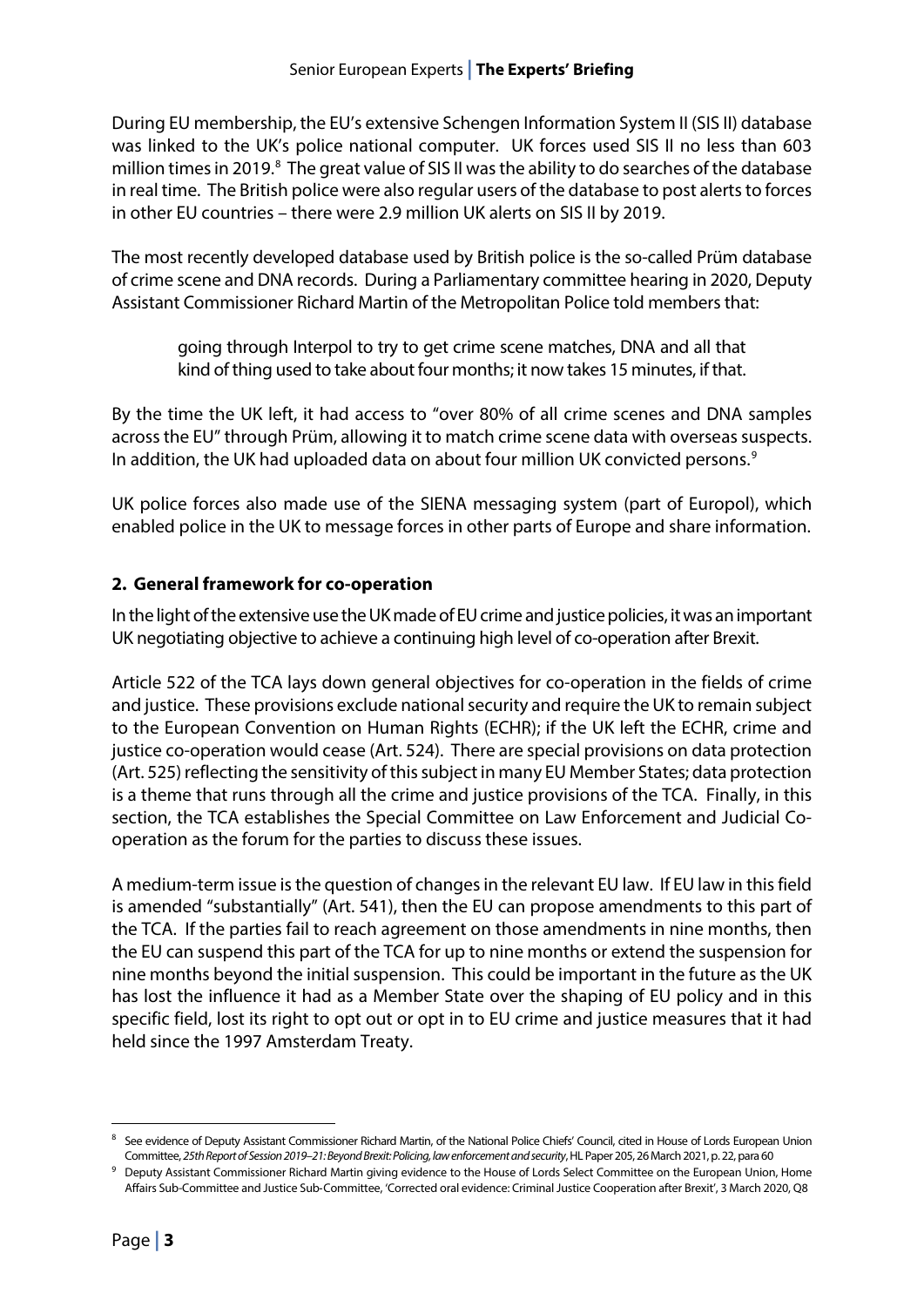#### **3. Police & security co-operation**

There are many provisions in the TCA covering police and security co-operation but these provisions are on the basis that the UK is now a third country, *i.e.* it is no longer an EU Member State with right to participate in EU law and justice policies or to make use of its agencies and facilities. Although the co-operation provided for in the TCA is greater than that with other third countries, the UK has lost its real time access to EU databases in several cases, which will impact on operational effectiveness.

Broadly speaking, for UK forces to now access an EU database, they must go through a national point of contact with either Europol (or other EU agency) or that of the relevant EU Member State to request the information (Art. 535).

But in the case of the Prüm data, the TCA allows for automatic exchange of DNA, fingerprint and vehicle registration data (Art. 527). The TCA makes detailed provision for the mechanisms for all these kinds of data, and forensic material, to be exchanged through the national points of contact. The continuance of the Prüm exchanges will depend on an EU evaluation of the UK systems involved but Ministers have expressed the view that as UK forces were already following EU requirements at Brexit, this should not be a problem.<sup>[10](#page-5-0)</sup> Senior police officers have welcomed the arrangements for continuing Prüm data exchanges.

Passenger Name Record (PNR) data is routinely exchanged between countries to facilitate cross border civil aviation. This has long been a sensitive area for the EU with the initial EU/US agreement on PNR being struck down by the European Court of Justice after objections from the European Parliament. The TCA makes specific provision for PNR data exchanges between the UK and EU (Art. 542). As a third country, the UK must delete such data after the individual concerned has left the country. A derogation will allow it to temporarily retain such data as the UK does not have the technical capability to comply with EU rules as yet.<sup>11</sup>

British experts in border control have welcomed the PNR arrangements but as one put it, the test will be whether PNR data continues to arrive "before the plane lands", so that it can be acted upon.[12](#page-5-2) There is also the question of the future alignment between the EU and the UK on PNR policy; if the EU makes changes the UK would need to respond.

In relation to the important SIS II database, the UK has lost all access as it is only available to EU Member States or countries that have joined the Schengen passport free area. SIS II was created to enable law enforcement to manage free movement. It enables authorised national personnel to:

- enter and consult alerts on third country nationals (*e.g.* at borders);
- enter and consult alerts on wanted persons or objects related to criminal offences;
- check vehicle registration information in real time.<sup>[13](#page-5-3)</sup>

**.** 

<span id="page-5-0"></span><sup>10</sup> Home Office Minister, Kevin Foster MP cited in House of Lords European Union Committee, *supra* n. 8, p. 15, para 35

<span id="page-5-1"></span><sup>11</sup> This complex issue is explained in House of Lords European Union Committee, *supra* n. 8, pp. 18-19, paras 44-47

<span id="page-5-2"></span><sup>12</sup> Sir Julian King, former EU Commissioner, speaking to the House of Lords European Union Committee: see *supra* n. 8, p. 20, para 50

<span id="page-5-3"></span><sup>&</sup>lt;sup>13</sup> For more information, see European Commission[, 'Schengen Information System',](https://ec.europa.eu/home-affairs/what-we-do/policies/borders-and-visas/schengen-information-system_en) 15 May 2021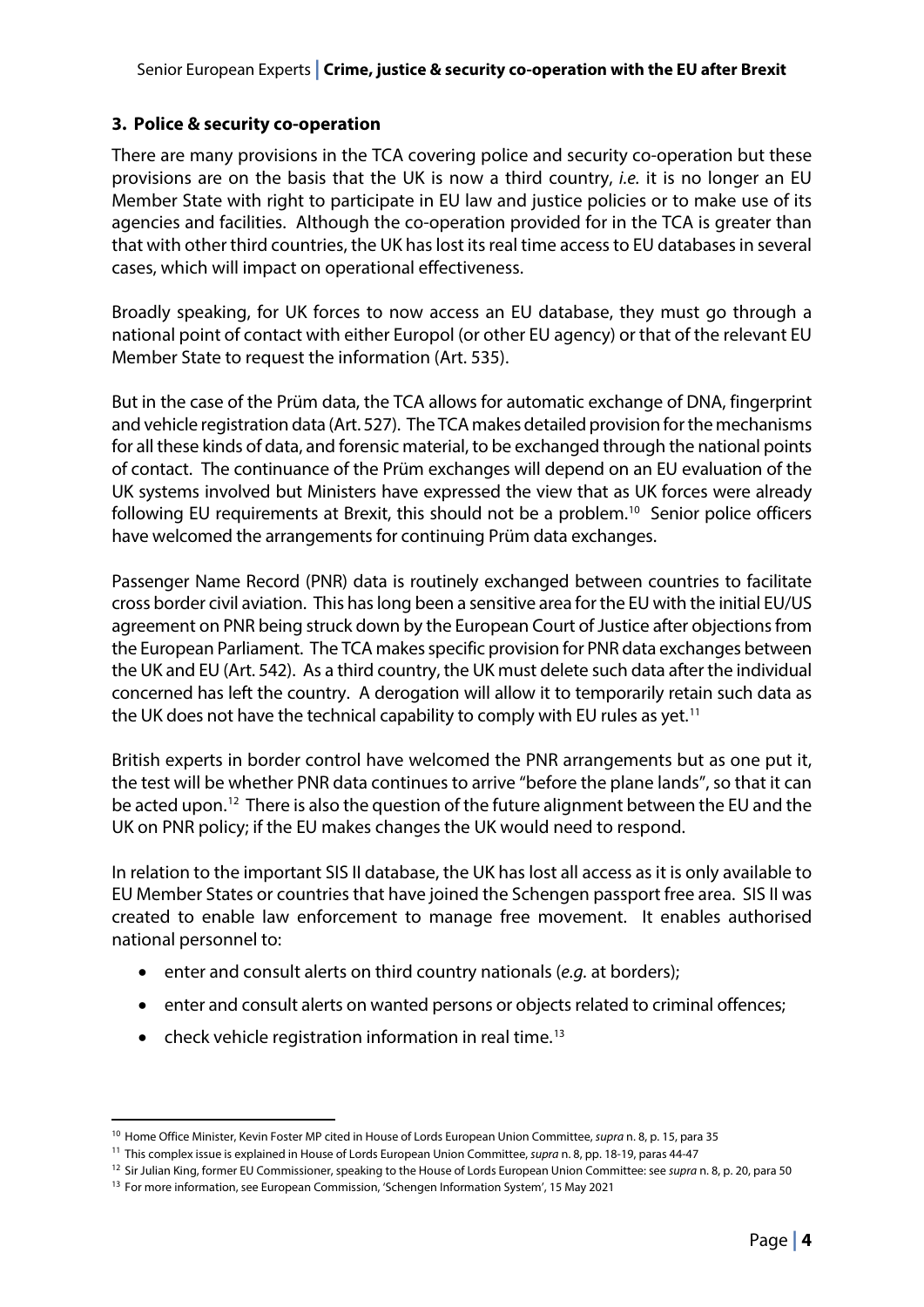A senior police officer told Parliament that no longer being able to access SIS would be: "a significant loss of capability in terms of access to data, which is automated and integrated within our systems".[14](#page-6-0)

To manage without SIS II, the UK needs two things to happen. First, that EU Member States (and the other European countries that are in the Schengen area, namely Iceland, Norway, Liechtenstein and Switzerland) post alerts on the Interpol I-24/7 system at the same time as they put them on SIS II. This creates a requirement for double-keying by European police forces, something UK law enforcement has been trying to persuade them to do through its liaison officers.<sup>15</sup> Second, officers at the UK National Crime Agency must put the new Interpol notices on to the Police National Computers in a matter of hours so that officers on the frontline can access the information. The NCA are switching to a robot-based system to enable automation of this process.<sup>[16](#page-6-2)</sup> They are also discussing with Interpol how to change to a real-time system for alerts in future.<sup>[17](#page-6-3)</sup>

Even if these arrangements are effective, as the police have pointed out the absence of an alert posted by an EU country on the I-24/7 system means that UK officers may fail to detain someone who they are suspicious about, meaning a criminal or terrorist evades justice.<sup>[18](#page-6-4)</sup> In addition, in terms of border security, the information coming via I-24/7 must be transferred to the Border Force Warnings Index, the system used at ports and airports to alert officers to wanted and suspicious persons. SIS II data was previously transferred to the Warnings Index automatically but data from Interpol has to be added manually.

In the future, the EU is creating a new pre-border clearance scheme (European Travel Information & Authorisation System, ETIAS) which will be linked to SIS II. As things stand, the UK will have no access to the data collected through this system.

#### **4. Europol**

As a member of the EU, the UK was a strong supporter of and contributor to the European Police Office (Europol). As a third country the UK cannot be a member of Europol or be represented on its management board but the TCA does enable it to continue to co-operate and share information with it. These co-operation arrangements enable the UK to participate in (but not initiate) joint investigative teams (JITs). These joint teams are one of the key ways in which Europol works, enabling law enforcement from several countries to co-operate in tackling cross border crime in a specific case. The UK was participating in over 40 JITs, for example, in September 2017.

The UK and Europol will work together through liaison officers appointed to each other. The TCA does permit data transfers between UK agencies and Europol, although the scope is more restricted than before Brexit. Nonetheless, police in the UK are pleased with the level of co-operation they have had with Europol so far since Brexit.<sup>[19](#page-6-5)</sup>

<span id="page-6-0"></span><sup>&</sup>lt;sup>14</sup> Assistant Chief Constable Peter Ayling, National Police Chiefs' Council, giving evidence to the House of Lords Select Committee on the European Union, Security and Justice Sub-Committee[, 'Corrected oral evidence: Post-Brexit UK-EU security co-operation',](https://committees.parliament.uk/oralevidence/1606/html/) 26 January 2020, Q7

<span id="page-6-1"></span><sup>15</sup> *Ibid.*, Q27

<span id="page-6-2"></span><sup>&</sup>lt;sup>16</sup> Written evidence of the National Crime Agency submitted to the EU Security and Justice Sub-Committee[: 'Written Evidence](https://committees.parliament.uk/writtenevidence/23533/html/) PBS0001 -[Post-Brexit UK-EU Security Cooperation',](https://committees.parliament.uk/writtenevidence/23533/html/) 10 March 2021

<span id="page-6-3"></span><sup>17</sup> *Supra* n. 14, Q24

<span id="page-6-4"></span><sup>18</sup> See House of Lords Select Committee on the European Union, Home Affairs Sub-Committee and Justice Sub-Committee, 'Corrected [oral evidence: Criminal Justice Cooperation after Brexit',](https://committees.parliament.uk/oralevidence/137/html/) 3 March 2020

<span id="page-6-5"></span><sup>19</sup> See House of Lords European Union Committee, *supra* n. 8, p. 33, para 111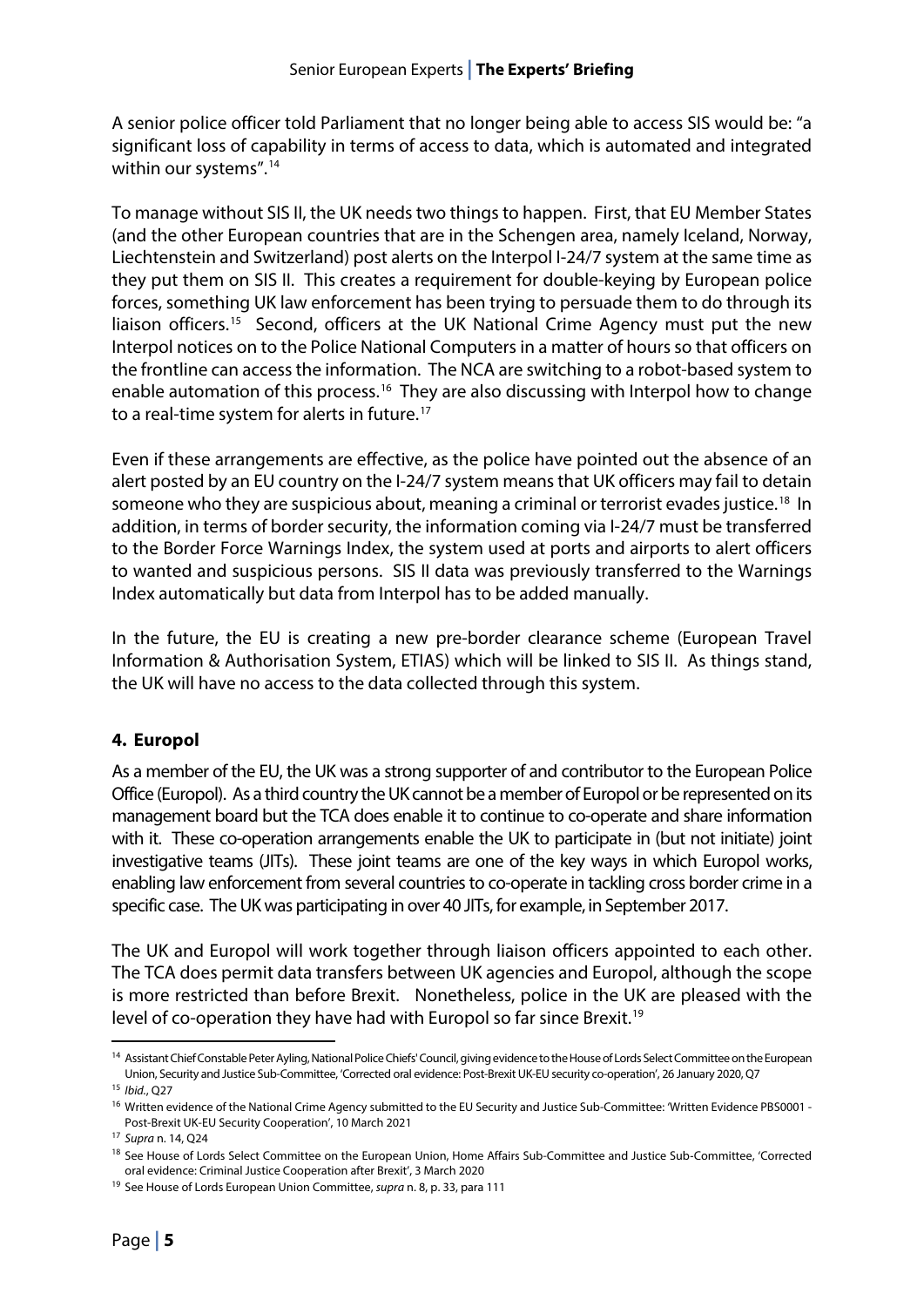#### **5. Eurojust**

Future UK and EU co-operation in the field of criminal justice prosecutions will operate in a similar way to Europol, that is, through appointed liaison officers (Art. 580). As with Europol, the focus is on co-operation in tackling serious crime and terrorism. The UK will appoint a Liaison prosecutor on secondment to Eurojust, there are national points of contact and Eurojust has the power to appoint a Liaison Magistrate to work with the UK (Art. 586). The TCA enables the exchange of both personal and non-personal data (Arts. 588-592).<sup>20</sup>

#### **6. Extradition**

The European Extradition Warrant arrangements have been replaced by new ones in the TCA (Art. 596). The new process will apply where the offence exists also in state from which a person is being sought, save for certain listed offences  $(599).<sup>21</sup>$  The principle of proportionality applies (597), to deter extradition for trivial offences. Unlike the EAW, countries have the right to refuse extradition for their own citizens (Art. 603); so far 10 EU Member States have notified the UK that they intend to exercise this right.<sup>[22](#page-7-2)</sup> It is also possible for countries to refuse extradition for "political offences" (601(h)) but unlike the 1957 Convention, this cannot be applied in the case of terrorist offences.

Although less extensive than the EAW, the extradition provisions in the TCA in many ways duplicate the EAW system and are similar to those adopted by the EU in respect of Norway and Iceland. They are certainly more effective than the provisions of the 1957 Convention.

#### **7. Other provisions**

TCA contains provisions for other forms of mutual assistance (Art. 633) in crime and justice. There are measures to ensure co-operation on the financing of terrorism. In addition, co-operation on cyber security will continue with the UK able to work with the EU's Cyber Security Agency.

#### **8. Dispute settlement**

**.** 

The parts of the TCA concerned with crime and justice have their own dispute settlement provisions (Art. 695 *et seq.*). In principle, the aim is to settle disputes by mutual consent, beginning with consultations and then reference to the Specialised Committee on Law Enforcement and Judicial Co-operation and/or to the Partnership Council. These bodies can resolve the matter by agreement. If they are unable to do so, the parties can suspend use of part of the relevant parts of the TCA with three months' notice. This could lead the other party to withdrawing all co-operation under this part of the TCA; parties can end their suspension with prior notice.

The crime and justice part of the TCA may be terminated "at any moment" (Art. 692) by either party giving nine months' notice of their intention. The crime and justice provisions would

<span id="page-7-0"></span><sup>20</sup> The details of the arrangements are set out in Eurojust, *[Judicial cooperation in criminal matters between the European Union and the](https://www.eurojust.europa.eu/judicial-cooperation-criminal-matters-between-european-union-and-united-kingdom-1-january-2021)  [United Kingdom from 1 January 2021](https://www.eurojust.europa.eu/judicial-cooperation-criminal-matters-between-european-union-and-united-kingdom-1-january-2021)*, 1 February 2021

<span id="page-7-1"></span> $21$  Time limits of 10 days for making a decision on an extradition request where the person sought consents and 60 days when they do not; the latter deadline can be extended by a further 30 days (Art. 615).

<span id="page-7-2"></span><sup>&</sup>lt;sup>22</sup> They are: Croatia, Finland, France, Germany, Greece, Latvia, Poland, Slovakia, Slovenia and Sweden. In addition, Austria and the Czech Republic will only extradite their own nationals if the wanted person consents.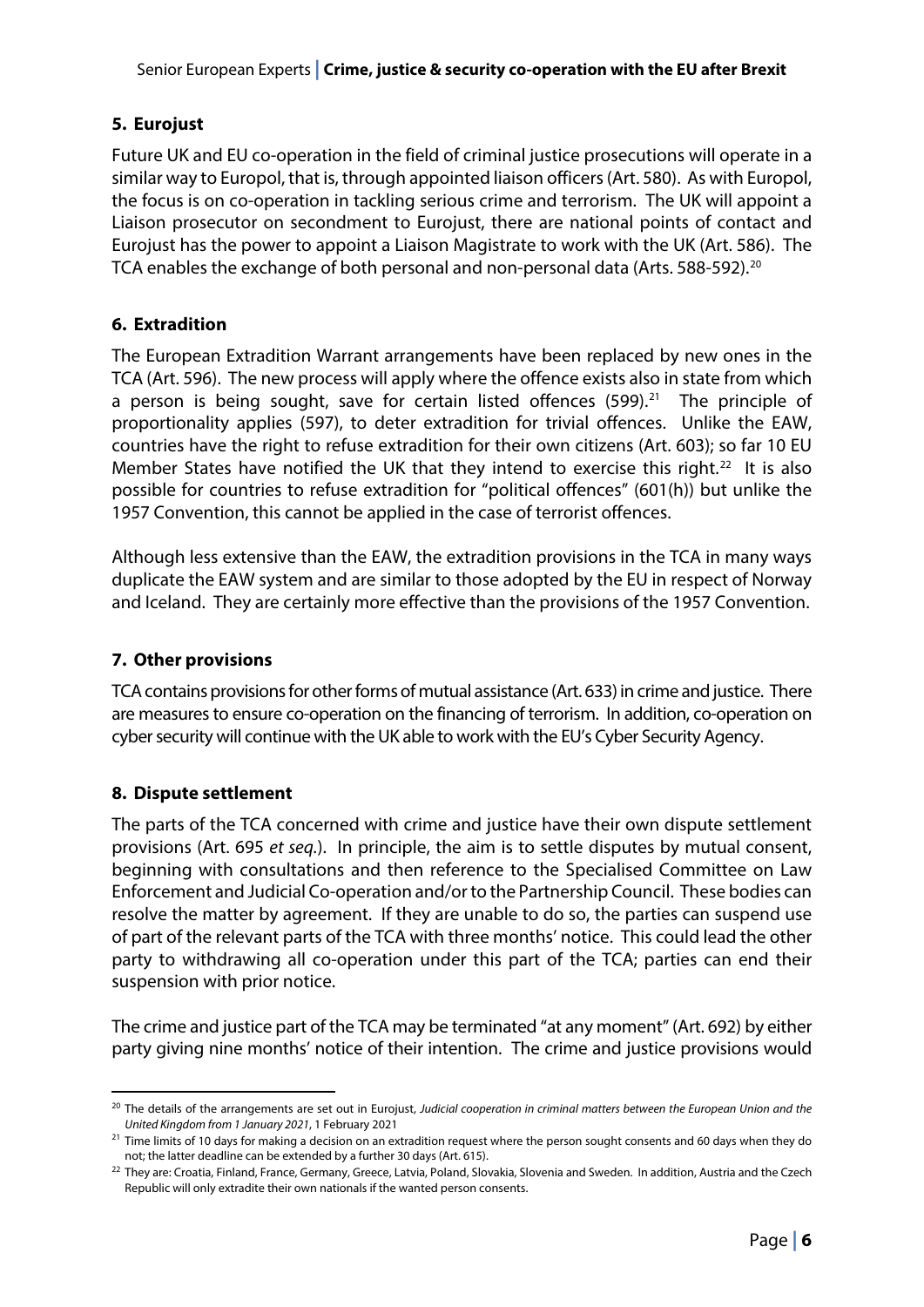also lapse if the UK left the European Convention on Human Rights. The European Court of Justice remains the ultimate arbiter on all EU law, including crime and justice legislation and related treaty provisions, as far as it affects EU Members States and EU institutions.

#### **9. Civil justice co-operation**

Three EU regulations (known as the Brussels Regulations) cover important aspects of commercial and family law, including parental responsibility and maintenance. The value of these regulations lies in the ability to resolve disputes involving cross border businesses or families and to ensure that judicial decisions are enforced.

The UK Government had assured Parliament that it would seek a negotiated solution to the problems caused by the UK withdrawing from the EU in terms of civil and family law; only in February 2020 did the Government state that it had decided not to seek such an agreement with the EU. The UK has instead joined, or applied to join, relevant international conventions in order to fill the gap, where possible, including the 2005 Hague Choice of Court Convention. In terms of commercial law, English law contract clauses will continue to be recognised by EU courts.

The UK has applied to join the Lugano Convention, which dates from 1988 and provides for jurisdiction by civil courts and the enforcement and recognition of judgments across its member countries (at the time all members of the EC or EFTA). This convention would cover civil and commercial law and some aspects of family law, including maintenance. Although the UK applied to join Lugano in April 2020, the European Commission has opposed this on the grounds that it is a "flanking measure" of the Single Market.<sup>[23](#page-8-0)</sup> A collective decision by the EU Member States is awaited.

#### **10. Assessment**

The crime and justice co-operation part of the TCA has been described as "thin gruel compared with what went before" by a senior figure in the Law Society.<sup>24</sup> But the cooperation is certainly better than a no deal outcome would have been. The result of the negotiations is a mixed picture with the UK maintaining good levels of co-operation in some areas (*e.g.* Europol) but losing important capabilities (*e.g.* SIS II) in others and impaired cooperation over extradition. The positive elements include:

- continuing co-operation in the main fields of cross-border crime and terrorism;
- a better and more comprehensive extradition framework than the 1957 Convention, avoiding a return to the "Costa del crime" of the 1980s;
- better than expected co-operation in several fields, including Prüm data, PNR and criminal records;
- a comprehensive package of measures covering not only police work but criminal justice, mutual assistance and cybercrime.

<span id="page-8-0"></span><sup>23</sup> European Commission, *[Communication from the Commission to the European Parliament and the Council: Assessment on the application of the](https://eur-lex.europa.eu/legal-content/EN/TXT/HTML/?uri=CELEX:52021DC0222&from=EN)  [United Kingdom of Great Britain and Northern Ireland to accede to the 2007 Lugano Convention](https://eur-lex.europa.eu/legal-content/EN/TXT/HTML/?uri=CELEX:52021DC0222&from=EN)*, COM (2021) 222 final, 4 May 2021, p. 4

<span id="page-8-1"></span><sup>&</sup>lt;sup>24</sup> Tim O'Sullivan[, 'The UK-EU Trade and Cooperation Agreement: Law enforcement and judicial cooperation in criminal matters',](https://www.lawsociety.org.uk/en/topics/brexit/uk-eu-tca-law-enforcement-and-judicial-cooperation-in-criminal-matters) The Law Society, 29 December 2020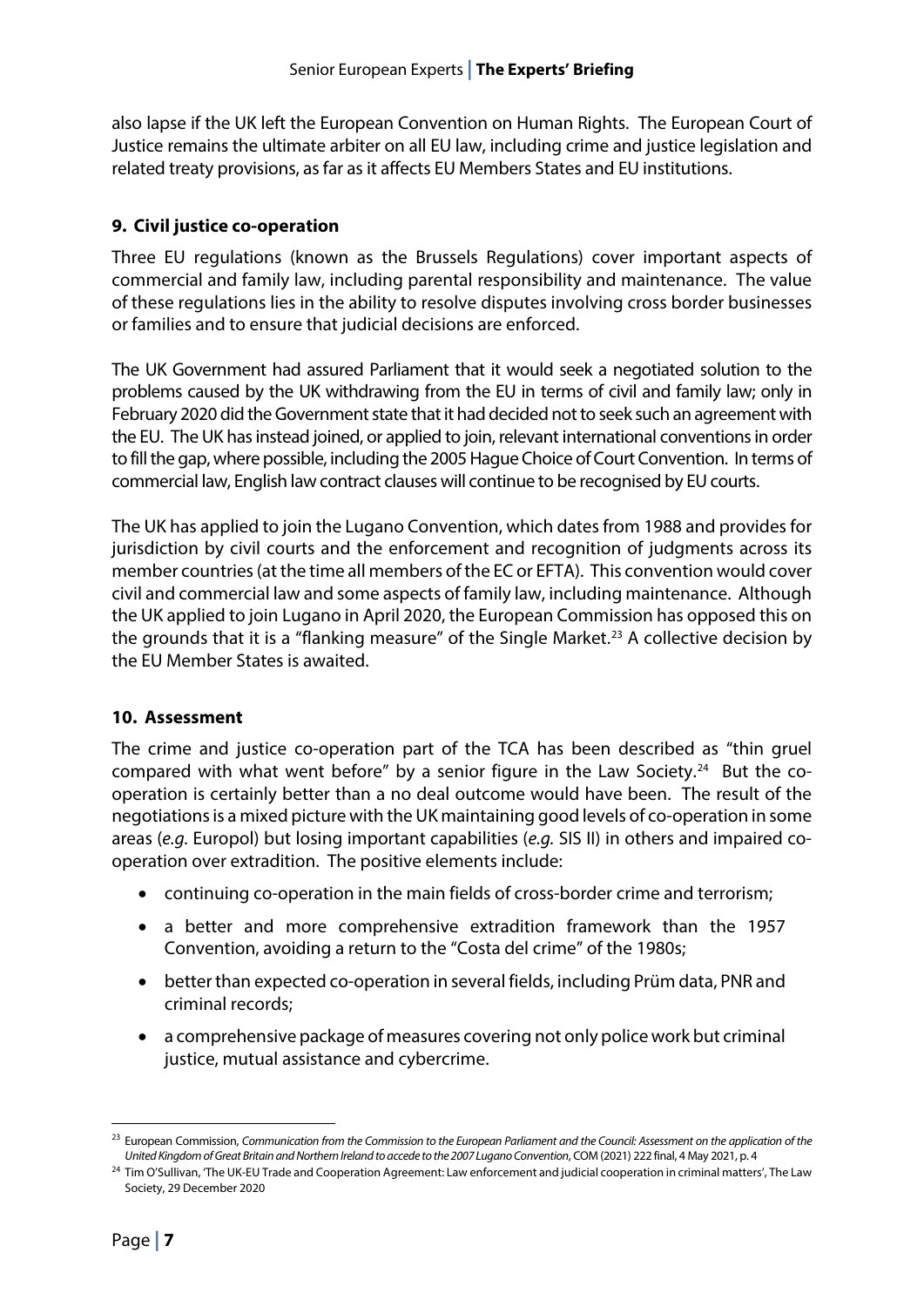The negative aspects include:

<u>.</u>

- loss of the real-time element of previous co-operation which was invaluable in an era when criminals have so much access to technology to outsmart law enforcement; this is particularly true of SIS II, the I-24/7 Interpol database is only a partial substitute and dependent on the goodwill and efficiency of EU police forces to keep it updated;
- loss of UK leadership in a policy field vital to the UK national interest; co-operation continues but the UK will no longer be able to influence EU policy as effectively;
- complexity, with many treaty articles to be considered; it will require exceptional careful following of procedure; this will make it expensive to operate and that may diminish how frequently it is utilised;
- it is vulnerable to legal challenge; the limits of the TCA provisions are likely to be tested, at least in its early years;
- risk of on-going potential change as every time the EU updates its crime and justice law the relevant parts of the TCA may to have to be amended, adding further complexity and uncertainty;
- $\bullet$  the five year overall review clause included in the treaty could be problematic.<sup>[25](#page-9-0)</sup>

The question of data exchange hangs over the whole of this part of the TCA. It is not simply a question of the EU's initial decision about whether the UK's national laws on data protection and data security were adequate. To maintain crime and justice co-operation the UK will have to ensure that its data standards match those of the EU on an on-going basis; the data adequacy decision of the Commission only lasts for four years.<sup>[26](#page-9-1)</sup> The sensitivity of this area is demonstrated by the fact that the European Data Protection Supervisor has already issued an opinion in February 2021 questioning the legality of the new arrangements concerning exchange of PNR data with the UK.<sup>27</sup> The European Parliament has long taken a tougher line on data privacy than the Commission and the Council and in a recent resolution indicated that it might challenge the Commission if it recognised (as it has now done) the UK's data protection system as adequate.<sup>28</sup> Under Article 693 any finding of "serious and systemic deficiencies" in UK data handling would endanger all crime and justice co-operation with the EU.

As regards civil and commercial law co-operation, the absence of any provision for it in the TCA represents a significant blow to many families and businesses, both in the UK and the EU, as it will make common but personally important disputes more difficult to resolve. The alternatives available do not cover all the same ground and it remains uncertain that the UK will be able to accede to the Lugano Convention. As one leading law firm has put it, the UK has chosen a "hard Brexit" on civil law co-operation.<sup>[29](#page-9-4)</sup>

<span id="page-9-0"></span><sup>&</sup>lt;sup>25</sup> A review of the TCA will automatically occur after five years and then every five years thereafter (Art. 776); Article 691 refers to each party agreeing the terms of this review in respect of the crime and justice parts of the TCA.

<span id="page-9-1"></span><sup>&</sup>lt;sup>26</sup> The Commission adopted two decisions on adequacy of UK data protection law on 28 June 2021, one of these related to crime and justice: see European Commission[, 'Data protection: Commission adopts adequacy decisions for the UK',](https://ec.europa.eu/commission/presscorner/detail/en/ip_21_3183) IP/21/3183, 28 June 2021

<span id="page-9-2"></span><sup>27</sup> The opinion is non-binding. See European Data Protection Supervisor, *[Opinion 3/2021: EDPS Opinion on the conclusion of the EU and UK](https://edps.europa.eu/data-protection/our-work/publications/opinions/edps-opinion-conclusion-eu-and-uk-trade-agreement_en)  [trade agreement and the EU and UK exchange of classified information agreement](https://edps.europa.eu/data-protection/our-work/publications/opinions/edps-opinion-conclusion-eu-and-uk-trade-agreement_en)*, 22 February 2021

<span id="page-9-3"></span><sup>&</sup>lt;sup>28</sup> Se[e 'European Parliament resolution of 21 May 2021 on the adequate protection of personal data by the United Kingdom',](https://www.europarl.europa.eu/doceo/document/TA-9-2021-0262_EN.html) 2021/2594(RSP)

<span id="page-9-4"></span><sup>29</sup> Xavier Taton *et al.*, *['"Hard Brexit" for judicial cooperation in civil and commercial matters - what does it mean for governing law and dispute](https://www.linklaters.com/en/insights/publications/2021/january/hard-brexit-for-judicial-cooperation-in-civil-and-commercial-matters)  [resolution clauses in international commercial contracts?'](https://www.linklaters.com/en/insights/publications/2021/january/hard-brexit-for-judicial-cooperation-in-civil-and-commercial-matters)*, Linklaters, 5 January 2021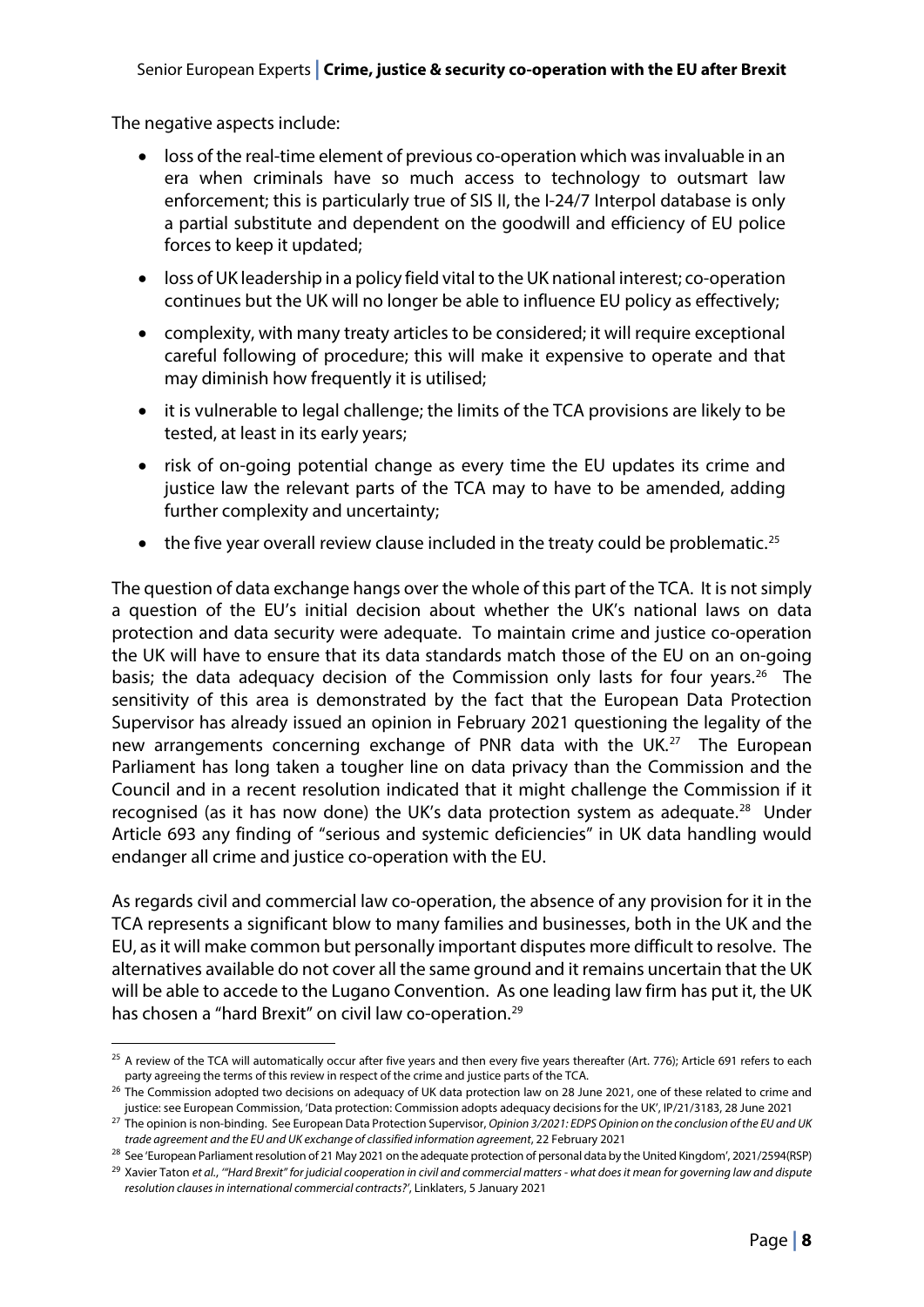#### **Future co-operation**

Are there opportunities for strengthening future co-operation? Could the UK expand the current agreement to cover more areas or to deepen existing co-operation? Technically the answer to both questions must be "yes". In the field of crime and justice, the UK Government has shown a desire to maintain existing co-operation and as the needs of police and other agencies evolve, both in the UK and the EU, co-operation could be further developed and perhaps expanded. A lot will depend on the extent of operational cooperation at working level and whether that builds trust.

In civil and family law, however, a change of mind would be needed to enable an agreement to be negotiated and the EU Member States would have to decide to reject the Commission's position on the UK's accession to the Lugano Convention. EU Member States would also need to be united in wanting to fill the void before there could be any significant amendment to the TCA.

*July 2021*